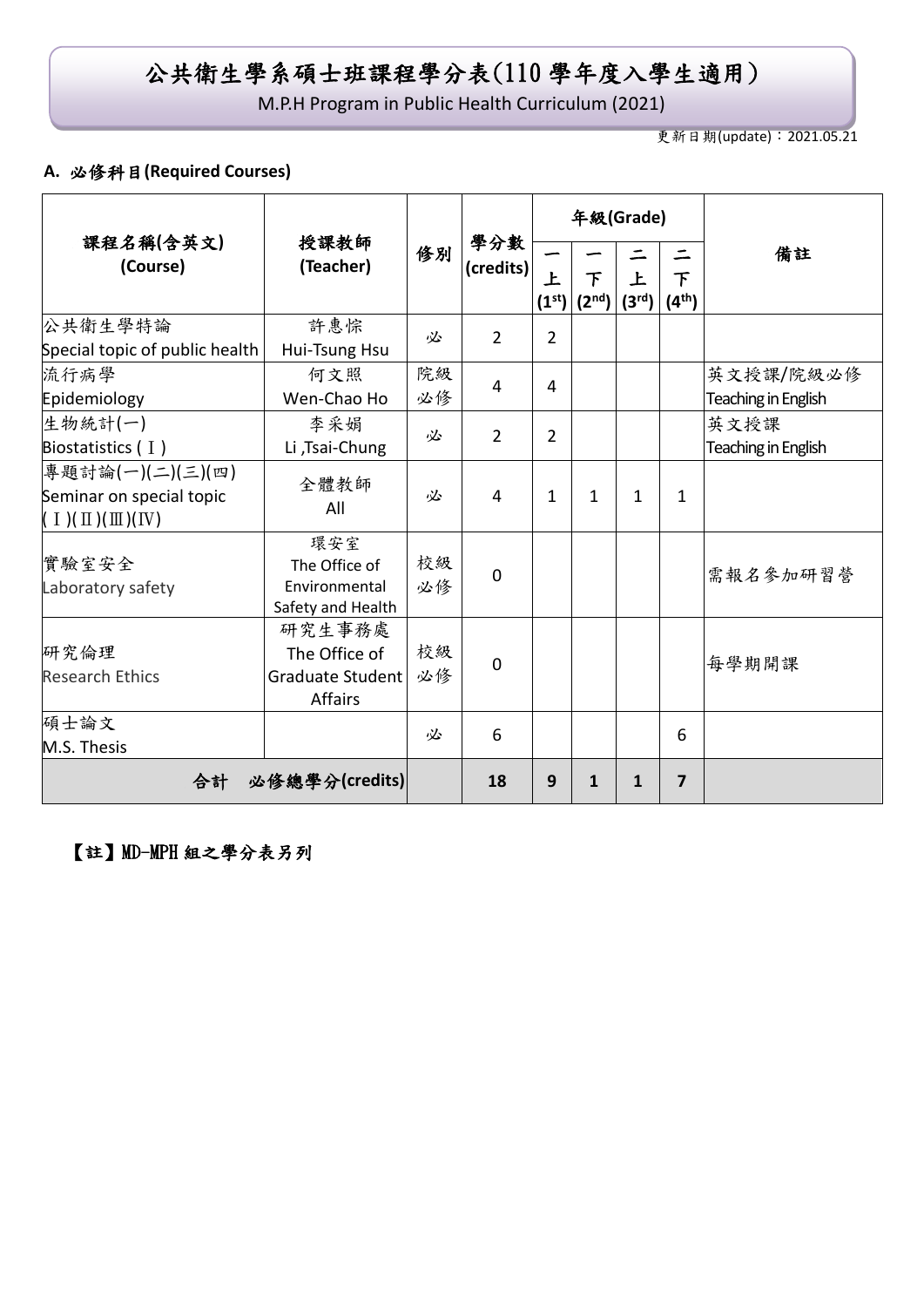## **B.** 組別選修科目**(Elective Courses)**

【甲、 環境衛生與風險管理組科目】A. **Environmental Health and Health Risk Management**

|                                                                             | 授課教師<br>(Teacher)                             | 修別 | 學分數<br>(credits) |                         | 年級(Grade)               |                         |                         |                                                             |
|-----------------------------------------------------------------------------|-----------------------------------------------|----|------------------|-------------------------|-------------------------|-------------------------|-------------------------|-------------------------------------------------------------|
| 課程名稱(含英文)<br>(Course)                                                       |                                               |    |                  | 上<br>(1 <sup>st</sup> ) | 下<br>(2 <sup>nd</sup> ) | 上<br>(3 <sup>rd</sup> ) | 下<br>(4 <sup>th</sup> ) | 備註                                                          |
| 環境衛生與科學<br>Environmental health<br>& science                                | 林子賢<br>Lin, Tzu-Hsien                         | 選  | $\overline{2}$   | $\overline{2}$          |                         |                         |                         | 組必選<br>Required<br>course<br>for<br>$\mathbf{A}$<br>Group   |
| 風險評估與管理特論<br>risk<br>Special<br>topics<br>on<br>assessment                  | 許惠悰<br>Hui-Tsung Hsu<br>何文照<br>Wen-Chao Ho    | 選  | $\overline{2}$   | 2                       |                         |                         |                         | 組必選<br>Required<br>course<br>for<br>A<br>Group              |
| 環境資料的監測與模擬<br>Environmental<br>monitoring<br>and modelling                  | 榮建誠<br>Chien-Cheng<br>Jung                    | 選  | $\overline{2}$   | $\overline{2}$          |                         |                         |                         |                                                             |
| 皮膚暴露與防護<br>Skin exposure<br>& protection                                    | 周子傑<br>Tzu-Chieh Chou<br>趙克平<br>Keh-Ping Chao | 選  | $\overline{2}$   | $\overline{2}$          |                         |                         |                         |                                                             |
| 暴露評估與生物偵測<br><b>Exposure Assessment and</b><br><b>Biological monitoring</b> | 許惠悰<br>Hui-Tsung Hsu<br>周子傑<br>Tzu-Chieh Chou | 選  | $\overline{2}$   | 2                       |                         |                         |                         |                                                             |
| 環境法規探討<br>Assessment<br>on environmental<br>law/regulatory                  | 何文照<br>Wen-Chao Ho                            | 選  | $\overline{2}$   | $\overline{2}$          |                         |                         |                         | 英文授課<br>Teaching in<br>English<br>與公衛國際碩<br>合班上課            |
| 大數據創新與應用<br>Big Data Innovation and Applications                            | 鍾朝仁<br>Chau-Ren Jung                          | 選  | $\overline{2}$   |                         |                         | $\overline{2}$          |                         | 自 105 學年度<br>入學生起健康<br>風險管理組科<br>目<br>公衛醫療大數<br>據學分學程課<br>程 |
| 環境流行病學<br>Environmental epidemiology                                        | 周子傑<br>Tzu-Chieh Chou                         | 選  | $\overline{2}$   |                         | $\overline{2}$          |                         |                         |                                                             |
| 危害物暴露劑量動力學<br>Exposure-dose<br>kinetics<br>for<br>common toxicant           | 周子傑<br>Tzu-Chieh Chou                         | 選  | $\overline{2}$   |                         | $\overline{2}$          |                         |                         |                                                             |
| 儀器分析<br>Instrumental analysis                                               | 榮建誠<br>Chien-Cheng<br>Jung、吳錦景                | 選  | 2                |                         | 2                       |                         |                         |                                                             |
| 環境毒物學<br>Environmental toxicology                                           | 江素瑛<br>Su-Yin Chiang                          | 選  | $\overline{2}$   |                         | 2                       |                         |                         |                                                             |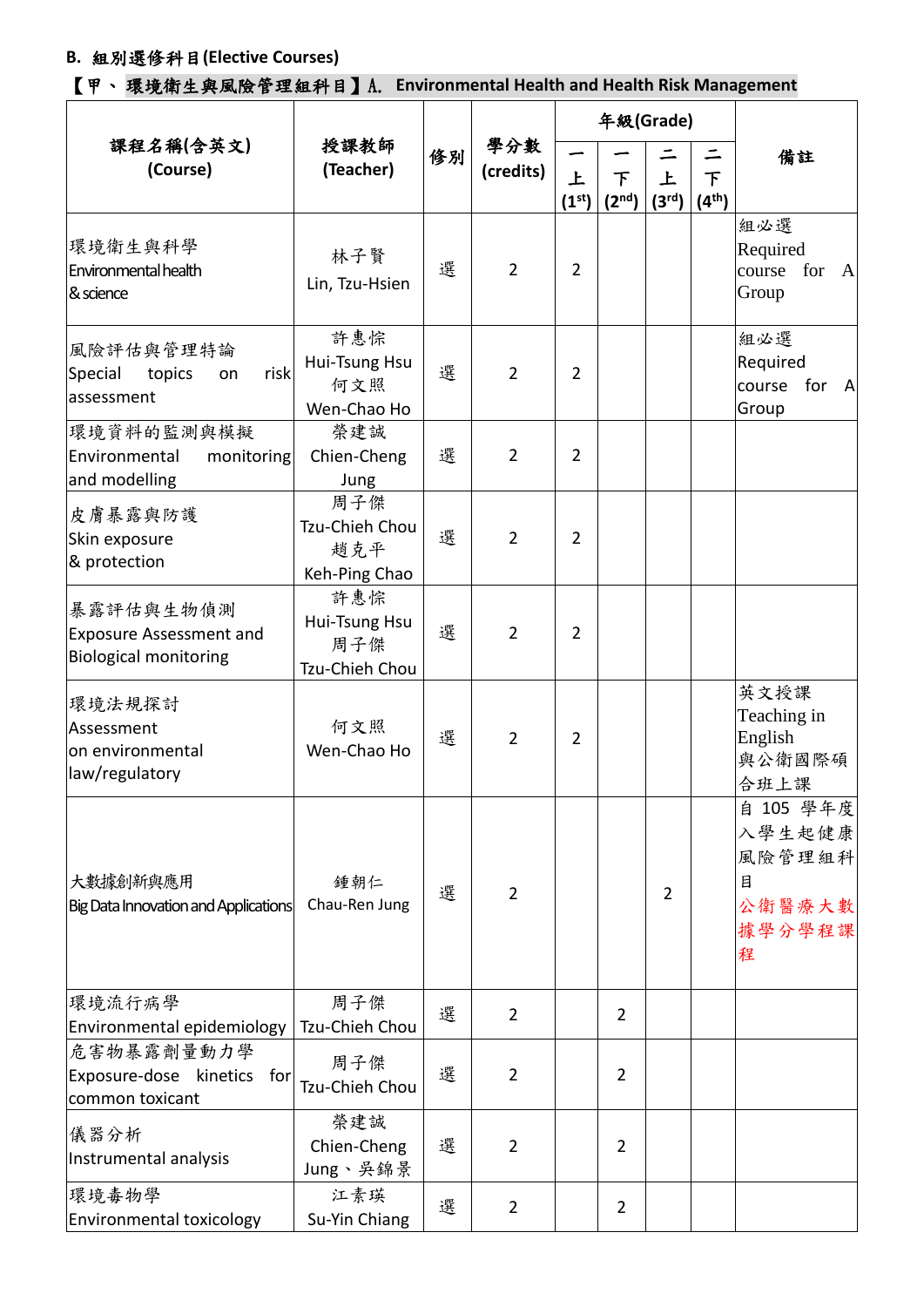|                                                                                                         |                         |    |                  | 年級(Grade)               |                         |                                    |                         |    |
|---------------------------------------------------------------------------------------------------------|-------------------------|----|------------------|-------------------------|-------------------------|------------------------------------|-------------------------|----|
| 課程名稱(含英文)<br>(Course)                                                                                   | 授課教師<br>(Teacher)       | 修別 | 學分數<br>(credits) | 上<br>(1 <sup>st</sup> ) | 下<br>(2 <sup>nd</sup> ) | $\mathbf{F}$<br>(3 <sup>rd</sup> ) | 下<br>(4 <sup>th</sup> ) | 備註 |
|                                                                                                         | 許惠悰                     |    |                  |                         |                         |                                    |                         |    |
|                                                                                                         | Hui-Tsung Hsu           |    |                  |                         |                         |                                    |                         |    |
|                                                                                                         | 何文照                     |    |                  |                         |                         |                                    |                         |    |
|                                                                                                         | Wen-Chao Ho             |    |                  |                         |                         |                                    |                         |    |
| 全球環境衛生風險管理特<br>論<br>global<br>Special<br>topics<br>on<br>environmental<br>health<br>riskl<br>management | 江舟峰<br>Chow-Feng Chiang | 選  | $\overline{2}$   |                         | $\overline{2}$          |                                    |                         |    |
| 職業衛生特論<br>Special topics<br>of occupational health                                                      | 周子傑<br>Tzu-Chieh Chou   | 選  | $\overline{2}$   |                         |                         |                                    | $\overline{2}$          |    |
| 職業與環境醫學<br>Occupational &<br>environmental medicine                                                     | 劉秋松                     | 選  | $\overline{2}$   |                         |                         |                                    | $\overline{2}$          |    |
| 機器學習與實作<br>Machine Learning and<br>Practices                                                            | 鍾朝仁<br>Chau-Ren Jung    | 選  | $\overline{2}$   |                         |                         |                                    | $\overline{2}$          |    |
|                                                                                                         |                         |    |                  |                         |                         |                                    |                         |    |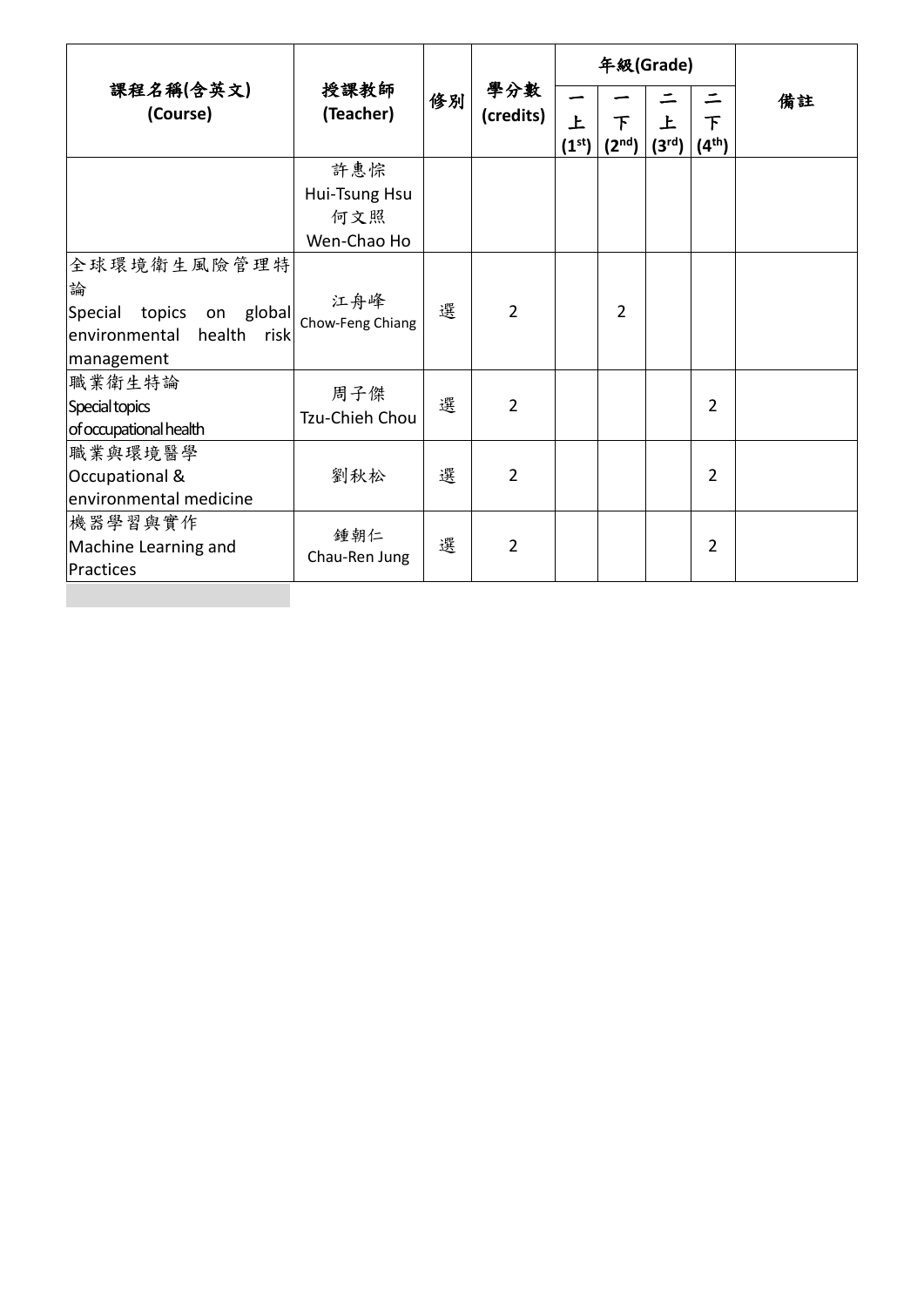| 【乙、衛生政策與行為科學組科目】B. Health Behavior & Health and Social Welfare                  |                       |    |                  |                         |                         |                         |                         |                                                                                     |
|---------------------------------------------------------------------------------|-----------------------|----|------------------|-------------------------|-------------------------|-------------------------|-------------------------|-------------------------------------------------------------------------------------|
|                                                                                 |                       |    |                  | 年級(Grade)               |                         |                         |                         |                                                                                     |
| 課程名稱(含英文)<br>(Course)                                                           | 授課教師<br>(Teacher)     | 修別 | 學分數<br>(credits) | 上<br>(1 <sup>st</sup> ) | 下<br>(2 <sup>nd</sup> ) | 上<br>(3 <sup>rd</sup> ) | 下<br>(4 <sup>th</sup> ) | 備註                                                                                  |
| 健康行為及健康促進一理論<br>與實務<br>Healthy behavior &<br>health promotion-theory & practice | 陳秋瑩<br>Chiu-Ying Chen | 選  | $\overline{2}$   | $\overline{2}$          |                         |                         |                         | 組必選<br>1.<br>Required course<br>for B Group<br>英文授課<br>2.<br>Teaching in<br>English |
| 衛生經濟學特論<br>Special topics on health economics                                   | 蔡文正<br>Wen-Chen Tsai  | 選  | $\overline{2}$   | $\overline{2}$          |                         |                         |                         | 組必選<br>Required course<br>for B Group                                               |
| 物質成癮與公共衛生<br>Substance abuse & public health                                    | 佘義瑛<br>Yih-Ing Hser   | 選  | $\overline{2}$   | $\overline{2}$          |                         |                         |                         |                                                                                     |
| 質性研究<br>Qualitative Research                                                    | 吳韻璇<br>Wu, Yun-Hsuan  | 選  | $\overline{2}$   | $\overline{2}$          |                         |                         |                         |                                                                                     |
| 老年健康照護<br>Health care for elder people                                          | 藍祚運<br>Lan, Tzuo-Yun  | 選  | $\mathbf{1}$     |                         | 1                       |                         |                         |                                                                                     |
| 社區健康營造<br>Building community health                                             | 陳秋瑩<br>Chiu-Ying Chen | 選  | $\overline{2}$   |                         | $\overline{2}$          |                         |                         | 兩年開一次<br>(108、110學年<br>度…)雙學年度                                                      |
| 量化研究-問卷調查與分析<br>Quantitative research-health<br>surveys                         | 陳秋瑩<br>Chiu-Ying Chen | 選  | $\overline{2}$   |                         | $\overline{2}$          |                         |                         | MD-MPH 組合<br>班上課                                                                    |
| 社會與健康<br>Society & health                                                       | 吳韻璇<br>Wu, Yun-Hsuan  | 選  | $\overline{2}$   |                         | $\overline{2}$          |                         |                         |                                                                                     |
| 衛生資料探勘與實作<br>Health<br>data<br>mining<br>and<br>practices                       | 劉儼毅<br>Yen-Yi Liu     | 選  | 3                |                         |                         |                         | $\overline{3}$          | 自 105 學年度<br>入學生起<br>公衛醫療大數<br>據學分學程課<br>程                                          |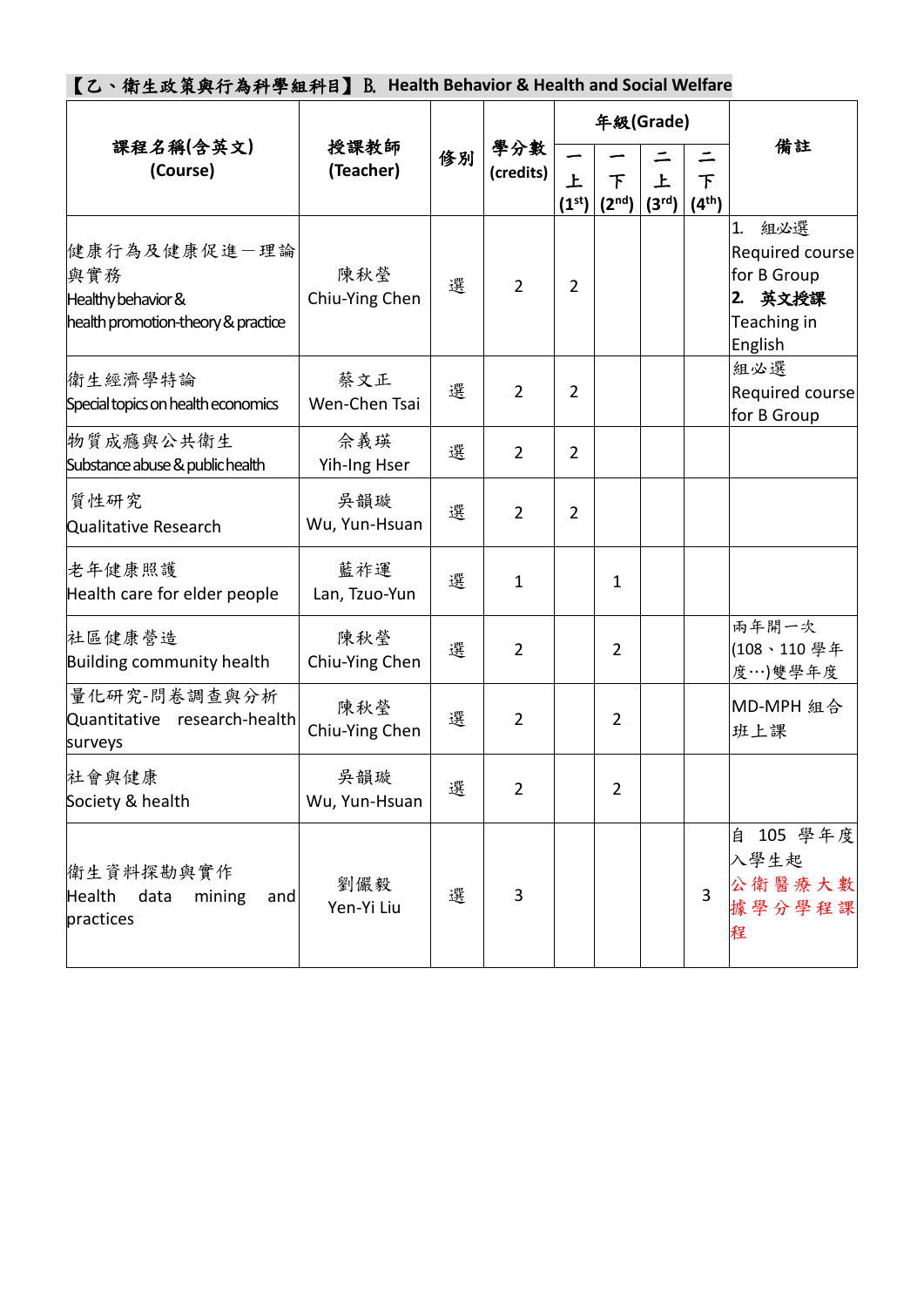【丙、生統流病與預防醫學組科目】 C. **Epidemiology & Preventive Medicine**

|                                                                        |                        | 授課教師 |                  |                         |                         | 年級(Grade)               | 備註                                |                                       |
|------------------------------------------------------------------------|------------------------|------|------------------|-------------------------|-------------------------|-------------------------|-----------------------------------|---------------------------------------|
| 課程名稱(含英文)<br>(Course)                                                  | (Teacher)              | 修別   | 學分數<br>(credits) | 上<br>(1 <sup>st</sup> ) | 下<br>(2 <sup>nd</sup> ) | 上<br>(3 <sup>rd</sup> ) | ニ<br>$\top$<br>(4 <sup>th</sup> ) |                                       |
| 疾病防治<br>Disease control                                                | 林子賢<br>Lin, Tzu-Hsien  | 選    | $\overline{2}$   |                         | $\overline{2}$          |                         |                                   | 組必選<br>Required course<br>for C Group |
| 流行病調查實務<br>Case study in epidemiology                                  | 宋鴻樟<br>Fung-Chang Sung | 選    | $\overline{2}$   | 2                       |                         |                         |                                   | 組必選<br>Required course<br>for C Group |
| 分子細胞生物學特論<br>Special topics on Molecular Cell<br>Biology               | 劉儼毅<br>Yen-Yi Liu      | 選    | 3                | 3                       |                         |                         |                                   |                                       |
| 統計計算(一)<br>Statistical computing (I)                                   | 廖麗娜<br>Li-Na Liao      | 選    | $\overline{2}$   | $\overline{2}$          |                         |                         |                                   |                                       |
| 迴歸分析<br>Linear regression analysis                                     | 廖麗娜<br>Li-Na Liao      | 選    | $\overline{2}$   |                         | $\overline{2}$          |                         |                                   |                                       |
| 生物統計(二)<br>Biostatistics (II)                                          | 廖麗娜<br>Li-Na Liao      | 選    | $\overline{2}$   |                         | $\overline{2}$          |                         |                                   | 碩士班<br>暨 MD-MPH                       |
| 分子流行病學<br>Molecular epidemiology                                       | 鍾季容<br>Chi-Jung Chung  | 選    | $\overline{2}$   |                         | $\overline{2}$          |                         |                                   |                                       |
| 人類科學與遺傳學<br>Genetic concepts for human sciences                        | 劉儼毅<br>Yen-Yi Liu      | 選    | $\overline{2}$   |                         | $\overline{2}$          |                         |                                   | 英文授課<br>Teaching in English           |
| 生物醫學統計學特論<br>Special topics<br>on biomedical statistics                | 廖麗娜<br>Li-Na Liao      | 選    | 2                |                         | 2                       |                         |                                   |                                       |
| 傳染病建模分析特論<br>Special topics modeling analysis<br>of infectious disease | 劉儼毅<br>Yen-Yi Liu      | 選    | $\overline{2}$   |                         | $\overline{2}$          |                         |                                   |                                       |
| 統計計算(二)<br>Statistical computing (II)                                  | 廖麗娜<br>Li-Na Liao      | 選    | $\overline{2}$   |                         | $\overline{2}$          |                         |                                   |                                       |
| 多變量分析<br>Multivariate analysis                                         | 林宗儀<br>Tsung-I Lin     | 選    | $\overline{2}$   |                         |                         | $\overline{2}$          |                                   |                                       |
| 大數據分析基本結構與原理<br>Basic structure and principle<br>of big data analysis  | 鍾朝仁<br>Chau-Ren Jung   | 選    | $\overline{2}$   |                         |                         | $\overline{2}$          |                                   | 公衛醫療大數據<br>學分學程課程                     |
| 重複測量與縱向資料分析<br>Repeated measures & longitudinal data<br>analysis       | 王世亨<br>Shi-Heng Wang   | 選    | $\overline{2}$   |                         | $\overline{2}$          |                         |                                   | 英文授課<br>Teaching in English           |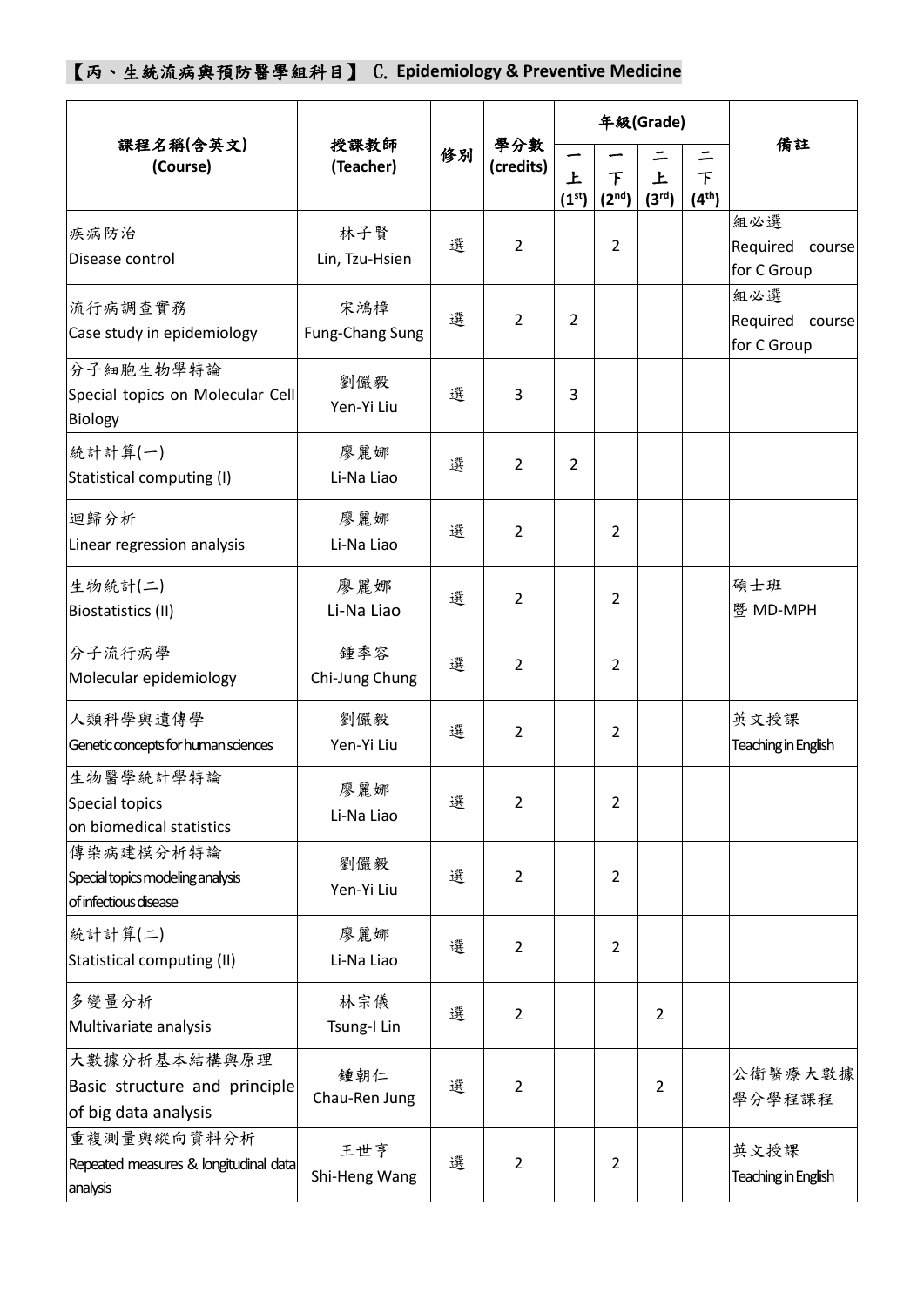| 課程名稱(含英文)<br>(Course)                                                         | 授課教師<br>(Teacher)     | 修別 | 學分數<br>(credits) |                     |                | 年級(Grade)               | 備註                      |                                        |
|-------------------------------------------------------------------------------|-----------------------|----|------------------|---------------------|----------------|-------------------------|-------------------------|----------------------------------------|
|                                                                               |                       |    |                  | Ł<br>$(1^{\rm st})$ | 下<br>$(2^{nd}$ | 上<br>(3 <sup>rd</sup> ) | 下<br>(4 <sup>th</sup> ) |                                        |
| 生醫資料探勘與實作<br>Biomedical data mining and practices                             | 劉儼毅<br>Yen-Yi Liu     | 選  | 3                | 3                   |                |                         |                         | 自 107 學年度入<br>學生起<br>公衛醫療大數據<br>學分學程課程 |
| 電腦輔助醫學影像診斷概論<br>Concepts for Computer-Aided Diagnosis<br>using Medical Images | 程大川<br>Da-Chuan Cheng | 選  | $\overline{2}$   | 2                   |                |                         |                         | 自 107 學年度入<br>學生起<br>公衛醫療大數據<br>學分學程課程 |
|                                                                               |                       |    |                  |                     |                |                         |                         |                                        |